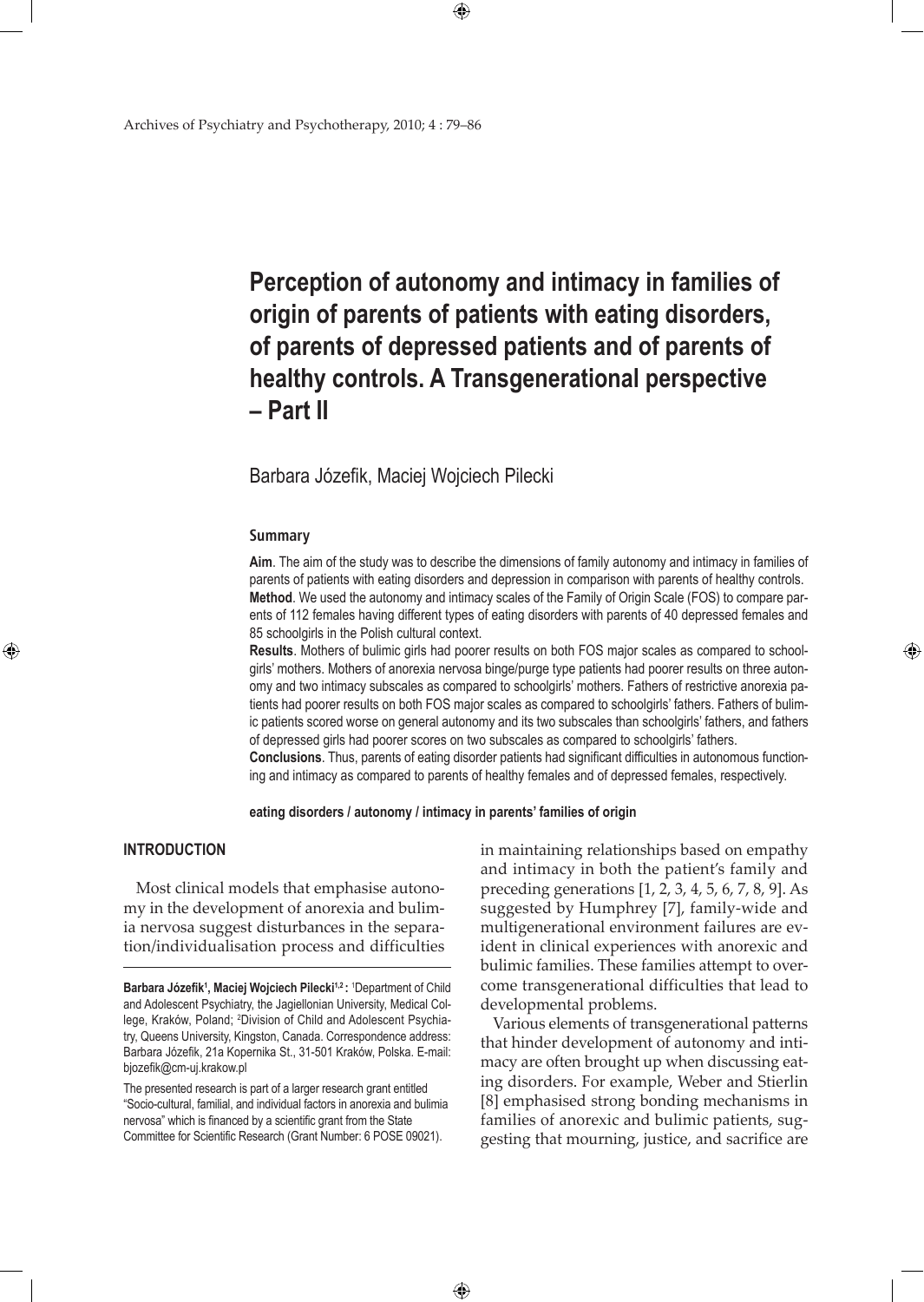important elements of family dynamics. Laura Humphrey [7] suggested that parents of anorexic and bulimic patients failed to separate from their parents themselves, therefore they constantly strive to accomplish this developmental task. Unfinished separation means that the parents are not ready to support the separation process in their children. They perceive manifestations of their children's autonomy as a threat to their own stability and the functioning of the family. Humphrey [7] claimed that intergenerational experiences make it difficult to create a holding environment that is not deficient of nurturance, soothing, tension regulation, empathy, and affirmation of separate identities. As a consequence, family processes of co-individualisation and co-evolution are distorted. Humphrey [7] suggested that the family capacity to empathise with the need for separation is the most demanding part of the family holding environment, which if completed, enhances the family structure and relationships.

Previously outlined theoretical models derived from intergenerational clinical experience in families of bulimic and anorexic patients were not sufficiently verified. Thus, the present study evaluates a family system involving three generations. The aim of our present study was to describe the dimensions of family autonomy and intimacy in the Polish cultural context in families of origin of patients with eating disorders (part I) and the families of their parents (part II). The current article (part II) describes results obtained from the mothers and fathers of eating disorder patients in comparison with those of depressed and healthy females. We hypothesised that families of parents of patients with eating disorders would be characterised by autonomy and intimacy distortions as compared to families of parents of healthy females and patients with diagnosed depression.

## **METHODS**

#### **Sample**

⊕

Participants in the study were parents of adolescent girls being seen at the Department of Child and Adolescent Psychiatry, the Jagiellonian University, Medical College in Kraków<sup>1</sup>, for first-time diagnosis of eating disorders as defined by the Diagnostic and Statistical Manual of Mental Disorders (DSM IV; 1994). Parents were classified into appropriate study groups based on their daughters' eating disorder diagnosis: anorexia nervosa restrictive type (ANRp); anorexia nervosa binge/purge type (ANBPp); bulimia nervosa (BULp).

Parents of patients with eating disorders were compared to two control groups: 1) parents of females diagnosed with depression (DEPp) including diagnoses of depressive episode, dysthymia, and adjustment disorder with depressed mood as determined by DSM-IV (1994), and 2) parents of normal age-matched female pupils from Kraków schools (NORp). Selection rules for the clinical groups and family structures are discussed in part I of the article.

Data obtained from mothers and fathers of patients with eating disorders, depression, and normal females from Kraków schools were subjected to statistical analysis. The sample size of mothers and fathers per group is presented in Tab 1.

**Table 1.** Sample size per group

| Studied<br>persons | <b>NORp</b> | ANRp | ANBPp | $ $ BULp | <b>DEPp</b> |  |
|--------------------|-------------|------|-------|----------|-------------|--|
| Mothers            | 85          | 53   | 21    | 34       | 37          |  |
| <b>Fathers</b>     | 81          | 49   | 19    | 31       | 37          |  |

⊕

#### **Measures**

The Family of Origin Scale (FOS) was used to study autonomy and intimacy in the families of the patients' parents. This instrument [10] uses family relationship intergenerational models. The FOS was standardised for Polish conditions by Fajkowska-Stanik [11]. Polish values for the particular scales were similar to results obtained by the authors of the scale. High indicators for accuracy (W=0.88; Cronbach's alpha=0.82) and reliability (Spearman-Brown prediction formula=0.92; Guttman's coefficient=0.92) were also obtained for the FOS.

#### **Statistical Analysis**

 $\bigoplus$ 

The statistical analysis was completed using the Statistical Package for the Social Sciences (SPSS 14.0.PL; Chicago, IL, USA). Analyses were

Archives of Psychiatry and Psychotherapy, 2010; 4 : 79–86

<sup>&</sup>lt;sup>1</sup> Consent of the Bioethics Commission the Jagiellonian University No: KBET/26/B/2001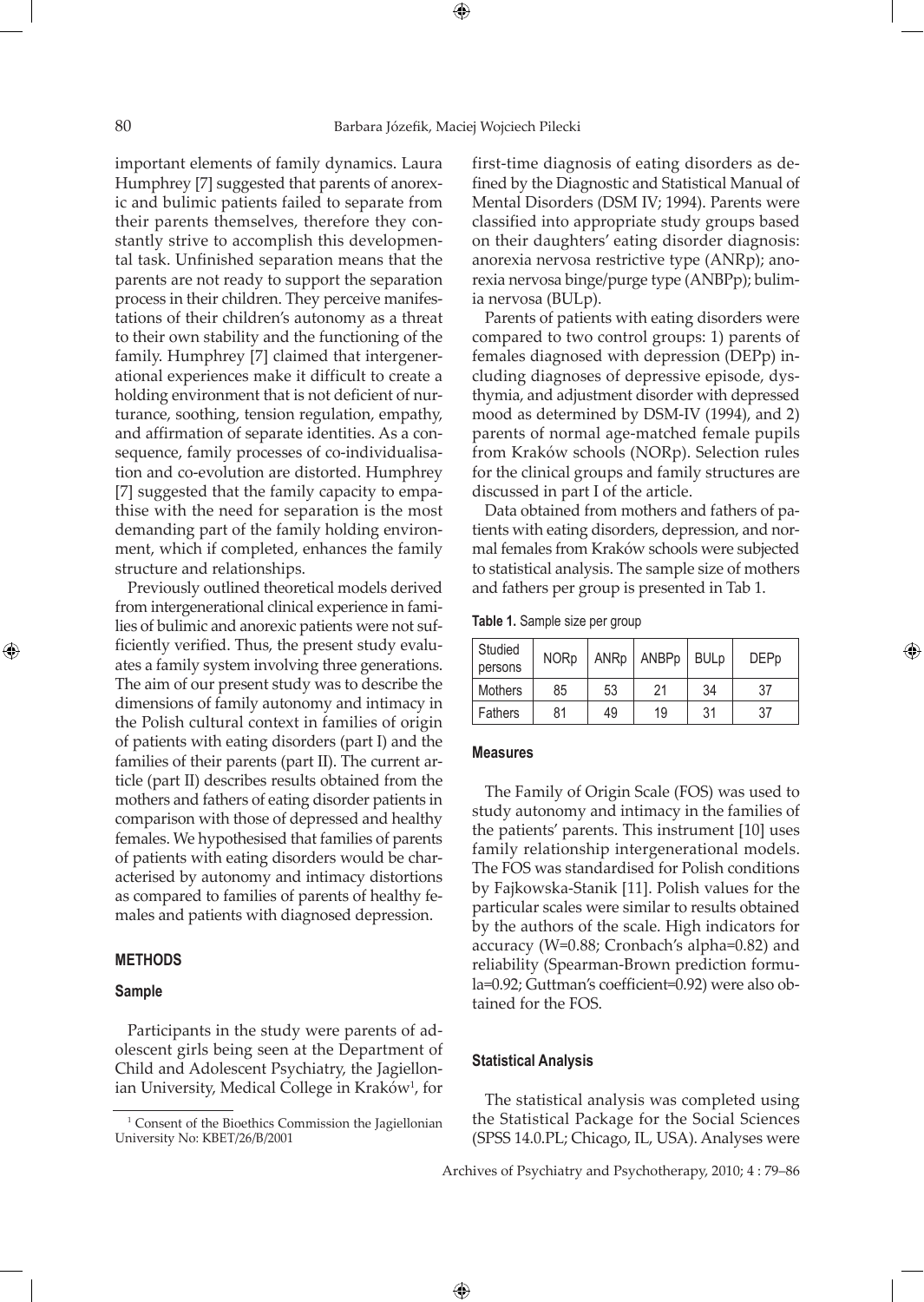completed using analysis of variance, Ryan-Einot-Gabriel-Welsch post-hoc F tests (F REGW), and chi-square tests for categorical variables.

## **RESULTS**

⊕

## **Differences between groups**

There was no statistically significant difference in age, education, or number of children in the family between parents from all groups. Statistically, BUL females were more likely to be from single-parent families compared with the other groups (chi2 (8)=17.81, Ρ=0.023).

## **Autonomy and intimacy in families of origin of mothers**

There was a statistically significant difference between BULp and NORp mothers in regards to the general autonomy scale and its four subscales (Tab. 2 – *next page*) and the general intimacy scale and its four subscales (Tab. 3 – *next page*). This suggests autonomy and intimacy distortions among the families of the mothers of bulimic patients. ANBPp mothers had poorer results as compared to NORp females on three autonomy subscales and two intimacy subscales (Tab. 2 and 3). However, there was no significant difference between ANBPp mothers and NORp mothers on general autonomy and intimacy scales (Tab. 2 and 3). Apart from one responsibility scale, where DEPp and NORp mothers statistically differed, there were no significant differences between the remaining clinical groups and the NORp group (Tab. 2 and 3).

## **Autonomy and intimacy in families of origin of fathers**

ANRp fathers had poorer results on the general autonomy scale and its three subscales (Tab. 4 – *next page***)** and on the general intimacy scale and its three subscales (Tab. 5 *next page***)**) as compared to NORp fathers. This suggests autonomy and intimacy distortions in the families of the fathers of patients with anorexia nervosa restrictive type. Furthermore, BULp fathers scored statistically worse than NORp fathers on the general autonomy scale and its two subscales. By contrast, DEPp fathers had poorer scores on the openness to others and problem-solving subscales as compared to NORp fathers. Due to the relatively low number of ANBPp fathers, the statistical significance of any differences with other groups could not be determined. Finally, as was the case for the daughters (Part I), there were no statistically significant differences on the acceptance of separation scale between any group of mothers and fathers or between the clinical groups and the control group.

#### **DISCUSSION**

#### **Parents' results**

The results of the current study suggest a distortion in the processes of autonomy and intimacy in the families of mothers of bulimic patients. These results are in agreement with attachment patterns observed for families of patients and their parents by Tereno et al. [12]. A fear-avoidance attachment pattern was seen more often in mothers of bulimic patients as compared to the control group, implying autonomy and intimacy disturbances. The results also suggest certain difficulties in the families of mothers of patients with anorexia nervosa binge/purge type such as the inability to take responsibility for decisions, lack of respect for the opinions of other family members, lack of openness in mutual relationships, a limited spectrum of feelings expressed in the family, and an inability to solve conflicts.

⊕

Results obtained for mothers of patients with restrictive anorexia and depression did not differ statistically from results from mothers of healthy females. The hypothesis that autonomy and intimacy disturbances occur in families of mothers of patients with restrictive anorexia and depression was not confirmed, with the exception of difficulties in taking responsibility in the DEPp group. This suggests that autonomy and intimacy disturbances are specific to mothers of patients with bulimic symptoms.

Autonomy and intimacy distortions were reported in the families of fathers of patients with restrictive anorexia, whereas only autonomy distortions were reported in the families of fathers of bulimic patients. Small difficulties involving

Archives of Psychiatry and Psychotherapy, 2010; 4 : 79–86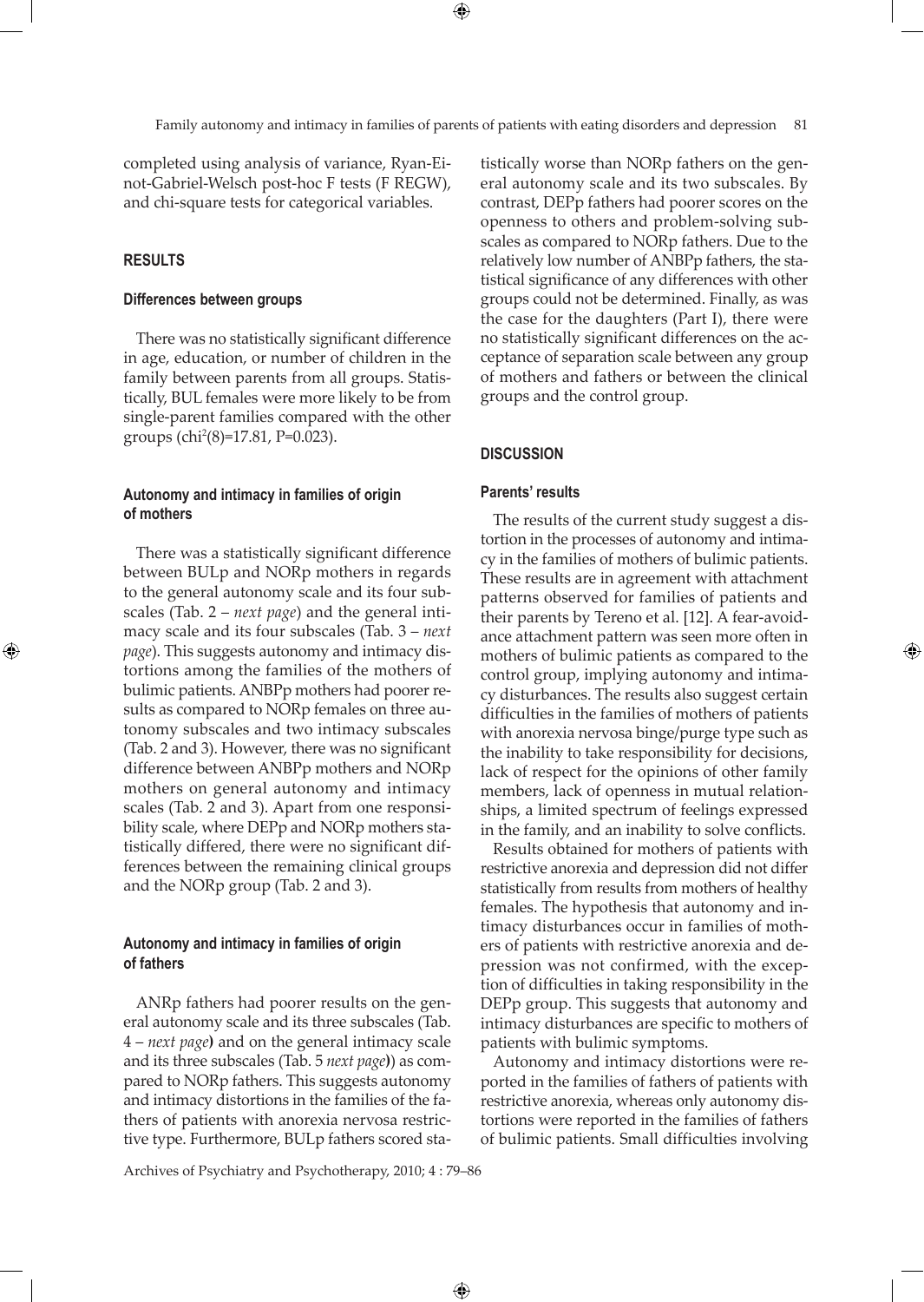#### 82 Barbara Józefik, Maciej Wojciech Pilecki

|                                         |      |      | Mean |             |             |      |      | Standard deviation |      | F           | P   | Inter-group diff. |                                             |
|-----------------------------------------|------|------|------|-------------|-------------|------|------|--------------------|------|-------------|-----|-------------------|---------------------------------------------|
|                                         | ORp  | ANRp | ANBp | <b>BULp</b> | <b>DEPp</b> | NORp | ANRp | ANBp               | ULp  | <b>DEPp</b> |     |                   |                                             |
| Autonomy                                | 73.2 | 68.7 | 65.8 | 64.2        | 68.7        | 14.4 | 14.2 | 1.8                | 13.2 | 13.5        | 3.1 | 0.02              | <b>BULp/NORp</b>                            |
| Clarity of<br>expression                | 14.8 | 13.6 | 13.1 | 12.7        | 14.2        | 3.6  | 3.2  | 3.0                | 3.8  | 3.4         | 2.6 | 0.04              | <b>BULp/NORp</b>                            |
| Responsibility                          | 14.3 | 13.2 | 12.7 | 12.2        | 12.8        | 3.2  | 2.6  | 2.4                | 3.1  | 3.7         | 3.5 | 0.01              | <b>BULp/NORp</b><br>ANBPp/NORp<br>DEPp/NORp |
| Respect<br>for others                   | 14.3 | 12.8 | 12.1 | 11.8        | 12.8        | 4.0  | 4.2  | 3.8                | 3.5  | 3.8         | 3.0 | 0.02              | BULp/NORp,<br>ANBPp/NORp                    |
| <b>Openness</b><br>to others            | 14.4 | 13.5 | 12.7 | 12.6        | 13.5        | 2.5  | 2.7  | 3.0                | 2.7  | 3.1         | 3.5 | 0.01              | <b>BULp/NORp</b><br>ANBPp/NORp              |
| Acceptance<br>of separation<br>and loss | 15.6 | 15.4 | 15.3 | 15.1        | 15.3        | 3.6  | 3.7  | 4.1                | 3.4  | 3.8         | 0.2 | 0.96              |                                             |

**Table 2.** Autonomy: Differences among mothers

**Table 3.** Intimacy: Differences among mothers

|                             |      |      | Mean |             |             |             |      | Standard deviation |      | F           | P   |      |                                |
|-----------------------------|------|------|------|-------------|-------------|-------------|------|--------------------|------|-------------|-----|------|--------------------------------|
|                             | ORp  | ANRp | ANBp | <b>BULp</b> | <b>DEPp</b> | <b>NORp</b> | ANRp | ANBp               | ULp  | <b>DEPp</b> |     |      | Inter-group diff.              |
| Intimacy                    | 75.5 | 70.2 | 67.6 | 64.7        | 70.0        | 16.2        | 14.8 | 14.6               | 16.7 | 16.0        | 3.2 | 0.01 | <b>BULp/NORp</b>               |
| Range of<br>feelings        | 15.2 | 13.9 | 13.0 | 13.5        | 14.4        | 3.8         | 4.0  | 3.4                | 3.6  | 3.7         | 2.5 | 0.04 | ANBPp/NORp                     |
| Mood<br>and tone            | 16.0 | 15.6 | 14.6 | 13.5        | 14.7        | 3.8         | 3.5  | 3.7                | 4.4  | 4.2         | 2.8 | 0.03 | <b>BULp/NORp</b>               |
| Conflict<br>resolu-<br>tion | 14.6 | 13.1 | 12.4 | 12.6        | 13.3        | 3.7         | 2.9  | 3.2                | 3.5  | 3.7         | 3.1 | 0.02 | ANBPp/NORp<br><b>BULp/NORp</b> |
| Empathy                     | 14.9 | 13.6 | 13.0 | 12.8        | 14.0        | 3.6         | 3.8  | 3.1                | 4.1  | 3.3         | 2.5 | 0.04 | <b>BULp/NORp</b>               |
| Trust                       | 14.9 | 14.0 | 14.4 | 12.6        | 13.6        | 3.1         | 3.4  | 3.2                | 3.1  | 3.3         | 3.0 | 0.02 | <b>BULp/NORp</b>               |

low levels of openness with others and problem solving were evident among fathers of females with depression. The current study supports the idea that significant differences in autonomy and intimacy occur in the families of parents of patients with eating disorders as compared to families of parents of healthy and depressed females. In both anorexic groups, autonomy and intimacy disturbances were identified in families of just one of the two parents, whereas in the families of bulimic patients' parents, both parents reported autonomy disorders and mothers reported intimacy disorders.

In general our results agree with clinical models, but the results for mothers of patients with restrictive anorexia are surprising. Work by

Ward et al. [13], who evaluated transgenerational patterns of attachment, revealed difficulties in the attachment process in families of patients with anorexia nervosa. This research, carried out using Attachment Interviews, showed that just like their daughters, mothers of patients with anorexia were characterised by an insecure dismissive attachment style corresponding to autonomy and intimacy disturbances. Dismissive attitude of mothers represented by avoiding confrontation with potentially painful emotional matters mirrors their daughters' denial of hunger. The authors state that such dismissive behaviour limits a mother's responsiveness to emotional needs of a baby, especially if they trigger negative feelings, and hence some of the moth⊕

Archives of Psychiatry and Psychotherapy, 2010; 4 : 79–86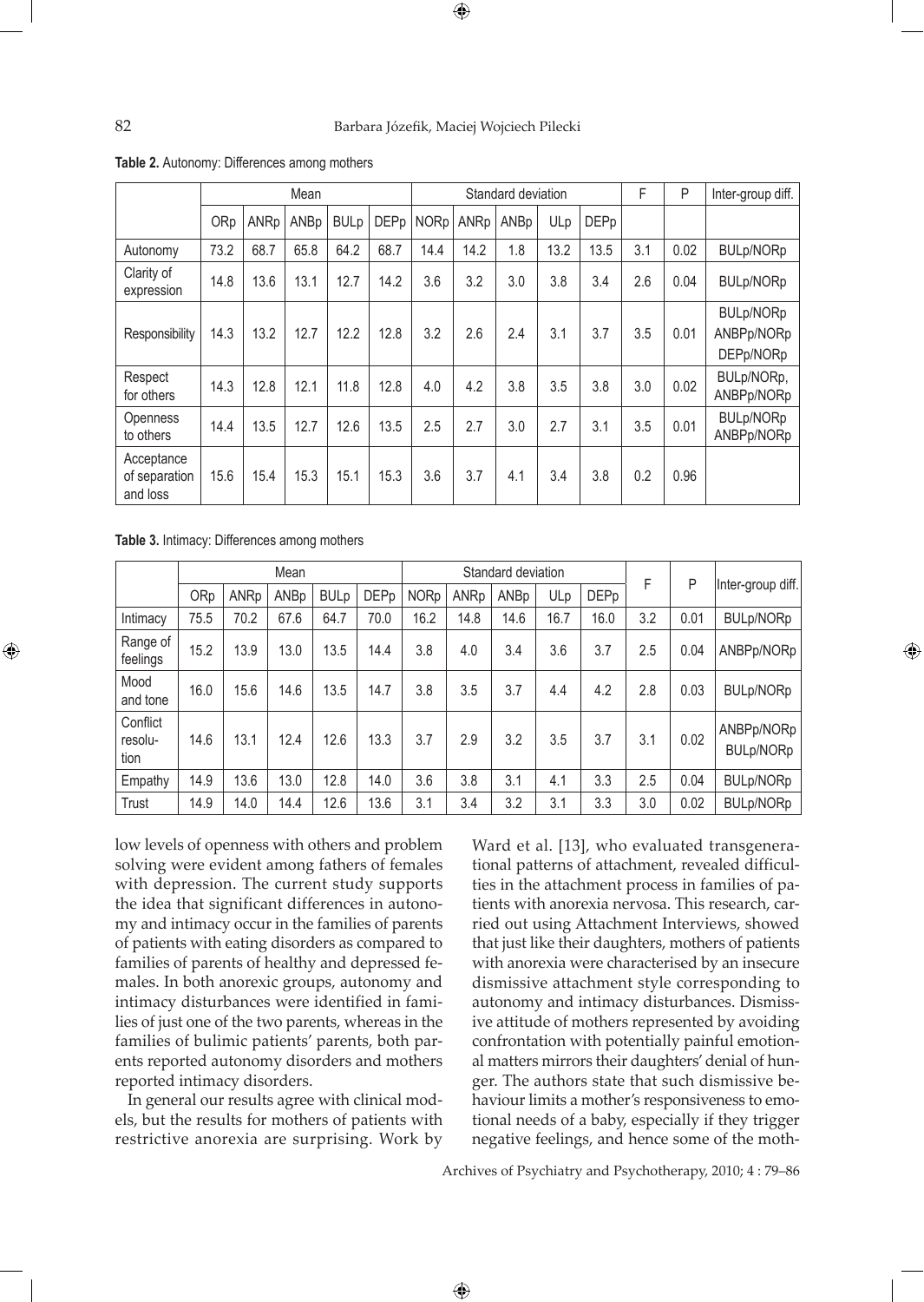Family autonomy and intimacy in families of parents of patients with eating disorders and depression 83

|                                         |             |      | Mean |             |             |             |      | SD   | F           | P           | Inter-group |            |                                              |
|-----------------------------------------|-------------|------|------|-------------|-------------|-------------|------|------|-------------|-------------|-------------|------------|----------------------------------------------|
|                                         | <b>NORp</b> | ANRp | (AB) | <b>BULp</b> | <b>DEPp</b> | <b>NORp</b> | ANRp | (AB) | <b>BULp</b> | <b>DEPp</b> |             |            | diff.                                        |
| Autonomy                                | 74.1        | 67.7 | 70.8 | 67.9        | 68.3        | 11.3        | 1.4  | 12.7 | 11.8        | 12.3        | 3.0         | 0.02       | ANRp/NORp<br><b>BULp/NORp</b>                |
| Clarity of<br>expression                | 14.7        | 13.9 | 13.9 | 13.9        | 14.0        | 2.9         | 2.6  | 3.9  | 3.0         | 3.4         | 0.8         | 0.52       |                                              |
| Responsibility                          | 14.7        | 12.9 | 13.7 | 12.7        | 13.1        | 2.7         | 2.7  | 2.9  | 3.3         | 2.7         | 4.3         | $ $ < 0.01 | BULp/NORp<br>ANRp/NORp                       |
| Respect<br>for others                   | 14.6        | 12.6 | 13.2 | 13.0        | 13.2        | 3.1         | 3.4  | 3.6  | 2.8         | 3.3         | 3.2         | 0.02       | ANRp/NORp                                    |
| Openness<br>to others                   | 14.7        | 12.9 | 14.5 | 13.0        | 12.8        | 2.2         | 2.1  | 2.5  | 2.7         | 2.8         | 6.1         |            | DEPp/NORp<br>$< 0.01$ ANRp/NORp<br>BULp/NORp |
| Acceptance<br>of separation<br>and loss | 15.3        | 15.5 | 15.5 | 15.1        | 15.1        | 3.1         | 2.5  | 2.9  | 3.3         | 3.4         | 0.1         | 0.98       |                                              |

**Table 4.** Autonomy: Differences among fathers

**Table 5.** Intimacy: Differences among fathers

⊕

|                        | Mean        |            |      |      |      |      |      | <b>SD</b> | F    | P    | Inter-group |        |                        |
|------------------------|-------------|------------|------|------|------|------|------|-----------|------|------|-------------|--------|------------------------|
|                        | <b>NORp</b> | <b>NRp</b> | (AB) | ULp  | EPp  | ORp  | ANRp | (AB)      | ULp  | EPp  |             |        | diff.                  |
| Intimacy               | 77.2        | 69.0       | 72.5 | 70.7 | 72.2 | 11.3 | 12.6 | 15.2      | 12.2 | 12.4 | 3.5         | 0.01   | ANRp/NORp              |
| Range of<br>feelings   | 15.6        | 14.2       | 14.5 | 14.4 | 14.8 | 2.9  | 3.0  | 3.0       | 2.9  | 2.7  | 1.9         | 0.12   |                        |
| Mood<br>and tone       | 16.5        | 14.7       | 14.9 | 15.1 | 15.4 | 2.6  | 3.5  | 4.0       | 2.8  | 3.1  | 2.8         | 0.03   | ANRp/NORp              |
| Conflict<br>resolution | 15.1        | 12.9       | 13.6 | 13.6 | 13.5 | 2.6  | 3.3  | 3.6       | 2.4  | 3.0  | 4.3         | < 0.01 | ANRp/NORp<br>DEPp/NORp |
| Empathy                | 15.1        | 13.6       | 14.7 | 14.1 | 14.3 | 2.9  | 2.8  | 4.0       | 3.2  | 3.3  | 1.7         | 0.15   |                        |
| <b>Trust</b>           | 15.0        | 13.3       | 14.8 | 13.4 | 14.2 | 2.4  | 2.4  | 2.3       | 2.6  | 3.0  | 3.7         | 0.01   | ANRp/NORp              |

er's experiences are likely to remain unprocessed, and such a baby will look to its mother for a sense of self. Interestingly, Ward et al. [13] showed that, just like their daughters, mothers were characterised by a low level of reflective functioning and high idealisation. These observations were interpreted as a sign of difficulties of mothers in processing emotions, illustrated, in particular, by unresolved loss. This point to a high rate of loss or trauma in the group of examined mothers. The authors conclude that this process can be involuntarily and unconsciously passed onto the daughters, increasing the risk of developing anorexia.

If this interpretation was assumed, the present study results could be interpreted in a different

way. One could hypothesise that the findings of mothers of females with diagnosed restrictive anorexia, just as in the case of the daughters, result from defence mechanisms. Examination, especially using self-report tools, would be difficult in this group of patients and their mothers. Utilisation of a clinical interview as carried out by Ward et al. [13] would provide a more in-depth picture of family relationships in the mother's family of origin.

⊕

#### **Daughters and their parents**

A complex picture of the dependencies examined (Part I and Part II) can be seen when com-

Archives of Psychiatry and Psychotherapy, 2010; 4 : 79–86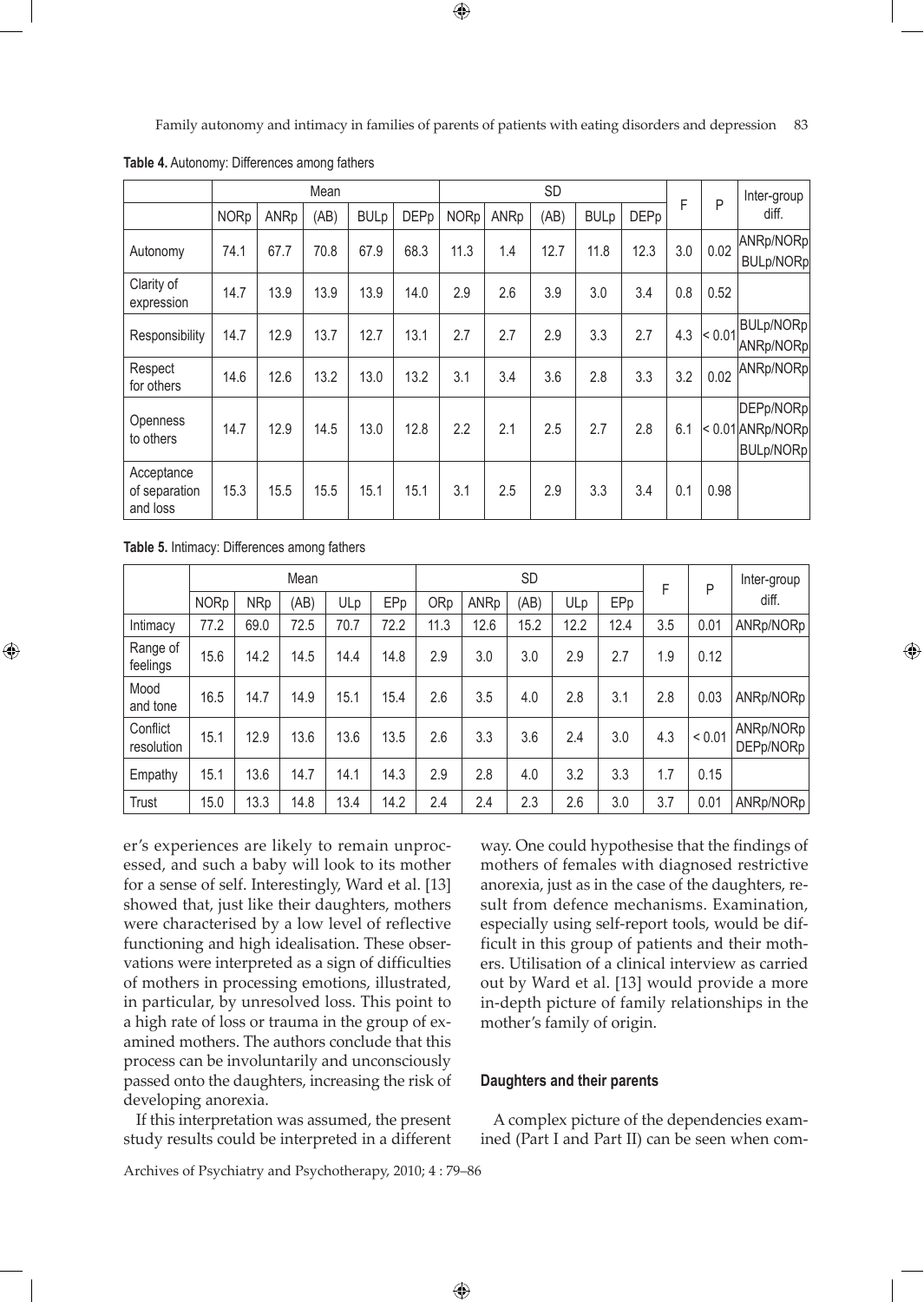paring the perception of family relationships among parents of females from the eating disorder and depressed clinical groups with parents of healthy females. The importance of the results obtained may be interpreted on several levels, as discussed below.

## **The family as a system**

First, the results should be examined in the context of the family as an autonomous system. Transgenerational concepts such as those described by Murray Bowen [14], Ivan Boszormany-Nagy et al. [15], and Helm Siterlin [16, 17], which indicated the influence of autonomy disturbances of earlier generations on family system function and development of individual family members, may relate to our present results. It is possible that autonomy and intimacy difficulties in the families of parents of patients with eating disorders result from the inability of a family to function independently. The observation that families of patients with anorexia and bulimia possess a readiness to comply with social expectations may be a manifestation of difficulties in the formation of their own life targets and family's standards of conduct [3, 8, 18]. Individuals with anorexia and bulimia may desire social acceptance, which may interfere with their ability to express intimacy with family members. These families are often oriented towards the "outside". A particular "steeringoutside" attitude may lead to significant restrictions in critical approach and cultural models, including "slim" appearance. Females raised in such families may experience particular difficulties in resisting cultural pressure, especially during life periods related to identity, self-esteem, self-image, and body-image. Families of anorexic and bulimic patients pay a lot of attention to the way they are perceived by others, including their physical appearance [3, 8, 4, 5, 18]. Overestimating the importance of physical appearance and body weight by the family has a direct impact on adolescent self-image dissatisfaction, which may directly influence eating disorder development [19]. Females from families that pay great attention to physical appearance and the opinions of others are at greater risk for the development of an eating disorder because they internalise the idea of a perfect self-image [20].

#### **Mother-daughter and father-daughter relationships**

Additionally, our results may be examined from the perspective of the patient-parent relationship. Difficulties in individualisation accompanied with a lack of intimacy, support, and trust in the families of mothers of females with bulimic symptoms, including bulimia and anorexia nervosa binge/purge type, could have created complications in the process of shaping daughters' identity and in establishing and maintaining stable and safe bonds. Experiences from the mother's family, including those related to the attachment and transgenerational models, are significant factors that shape the mother-child relationship. These factors may make it difficult for patients to develop their individuality and maintain a stable and supportive relationship. This process may be reinforced by the fathers of bulimic patients because they also have problems with autonomy. A parallel relationship can be seen between fathers and daughters. Fathers may experience difficulties in separation because they have never experienced support and security.

#### **Marital relationships**

Finally, our results can be analysed with reference to the marital relationship of a patient's parents. The previously described difficulties in the families of the parents of patients with eating disorders could also make it difficult to maintain, within the marital relationship, feelings of independence, emotional intimacy, and support. These factors may also prevent parents from effectively searching for help for their daughter's disorder and from taking appropriate treatment steps. Marital relationship difficulties occur in divergent mutual expectations of parents of patients with anorexia nervosa restrictive type and in a negative perception of the marital relationship and the other partner in parents of patients with bulimia nervosa [21].

Archives of Psychiatry and Psychotherapy, 2010; 4 : 79–86

⊕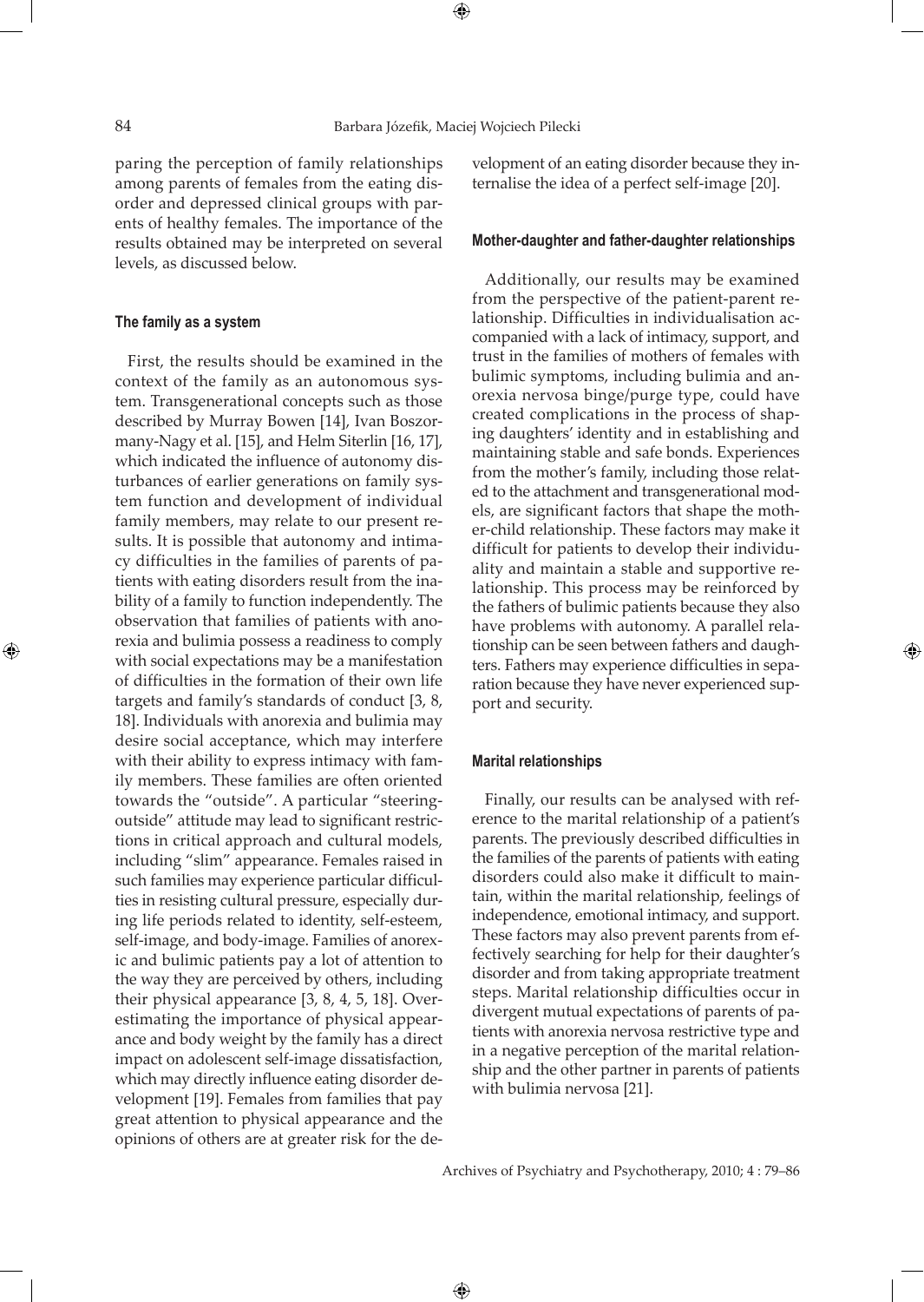Family autonomy and intimacy in families of parents of patients with eating disorders and depression 85

⊕

#### **Final remarks**

⊕

The research summarised in this paper was inspired by clinical models because of their complexity and context, although they have limitations that include a lack of control groups consisting of healthy people and other clinical reference groups and their families. As a consequence of these limitations, research was hindered with regard to assessing the degree to which the observed difficulties are typical of anorexia and bulimia nervosa. Insufficiently selected control groups are justified in many cases of eating disorder empirical research [22, 23]. Although researchers usually have a healthy female control group, other diagnostic groups are seldom considered. The use of two control groups in our research seemed beneficial because it allowed comparison of healthy females and their parents to those of eating disorders while also providing a way to measure if such difficulties were specific to eating disorders or if they occurred in other patients, such as those with clinical depression.

Verification of hypotheses regarding autonomy and intimacy distortions in the families of parents of patients with eating disorders formulated using clinical analysis are valuable. Even though some clinical model aspects were not confirmed, this does not undermine their worth. Clinical observation and family member perception results do not have to be the same (and possibly cannot be the same). As a rule, the 'maps' prepared by researchers using clinical experience and knowledge of theory result in the creation of different family relationship pictures than if family members co-create the family system.

The present research is characterised by several limitations that are discussed in greater detail in part I of the article. Such limitations include: 1) doubts regarding self-report conclusion accuracy, especially among anorexia nervosa restrictive type patients and their families; 2) the influence of depression on one's perception of herself and her relationships, especially among patients with bulimia nervosa; 3) the low sample size among certain groups such as the anorexia nervosa binge/purge group; 4) the statistically significant differences in age and family structure between groups (Part I).

Some doubts could rise due to the DEP group selection. Authors made a decision to include in this group all patients with the diagnosis of the depression. Contemporary research on determinants of affective disorders are seizing border between the former division into "endogenous" and "exogenic" depression. Stressful live events could cause adjustment reaction with depressed mood and would be a trigger mechanism for major depression [24]. The distinction between these two syndromes could be especially difficult in the period of puberty when psycho-biosocial developmental challenges can cause serious adolescence turmoil [25]. All the above arguments suggest lack of certainty in the distinction between different types of depressiveness in adolescence and strongly support applied DEP group selection.

Our results also inspire new research directions. Among females with diagnosed anorexia nervosa restrictive type and their mothers, qualitative methods such as narration in-depth clinical interviews or projective methods may be the most reliable. Using these methods, the organisation of the responses besides the responses themselves, may then be analysed.

It is also interesting how and to what degree therapeutic interactions and influences can alter the relationships we examined, especially in the restrictive anorexia nervosa group. In further research it would also be interesting to examine the link between our results and eating disorder prognosis.

#### **REFERENCES**

 $\bigoplus$ 

- 1. Selvini Palazzoli M, Viaro M. The anorexic process in the family: a six stage model as a guide for individual therapy. Fam Process. 1988, 27: 129–148.
- 2. Selvini Palazzoli M, Cirillo S, Selvini M, Sorrentino AM. Family Games. London: Karnac Books; 1989.
- 3. Roberto LG. Bulimia: The transgenerational view. J Marital Fam Ther. 1986, 12(3): 231 –240.
- 4. White M. Anorexia nervosa: A transgenerational system perspective. Fam Process. 1983, 22(3): 255–273.
- 5. White, M. Selected papers. Adelaide: Dulwich Centre Publications; 1989.
- 6. Humphrey LL. Observed family interactions among subtypes of eating disorders using structural analysis and social behavior. J Consult Clin Psychol. 1989, 57: 206–214.
- 7. Humphrey LL. Object relations theory and the family system: an integrative approach to understanding and treatment of

Archives of Psychiatry and Psychotherapy, 2010; 4 : 79–86